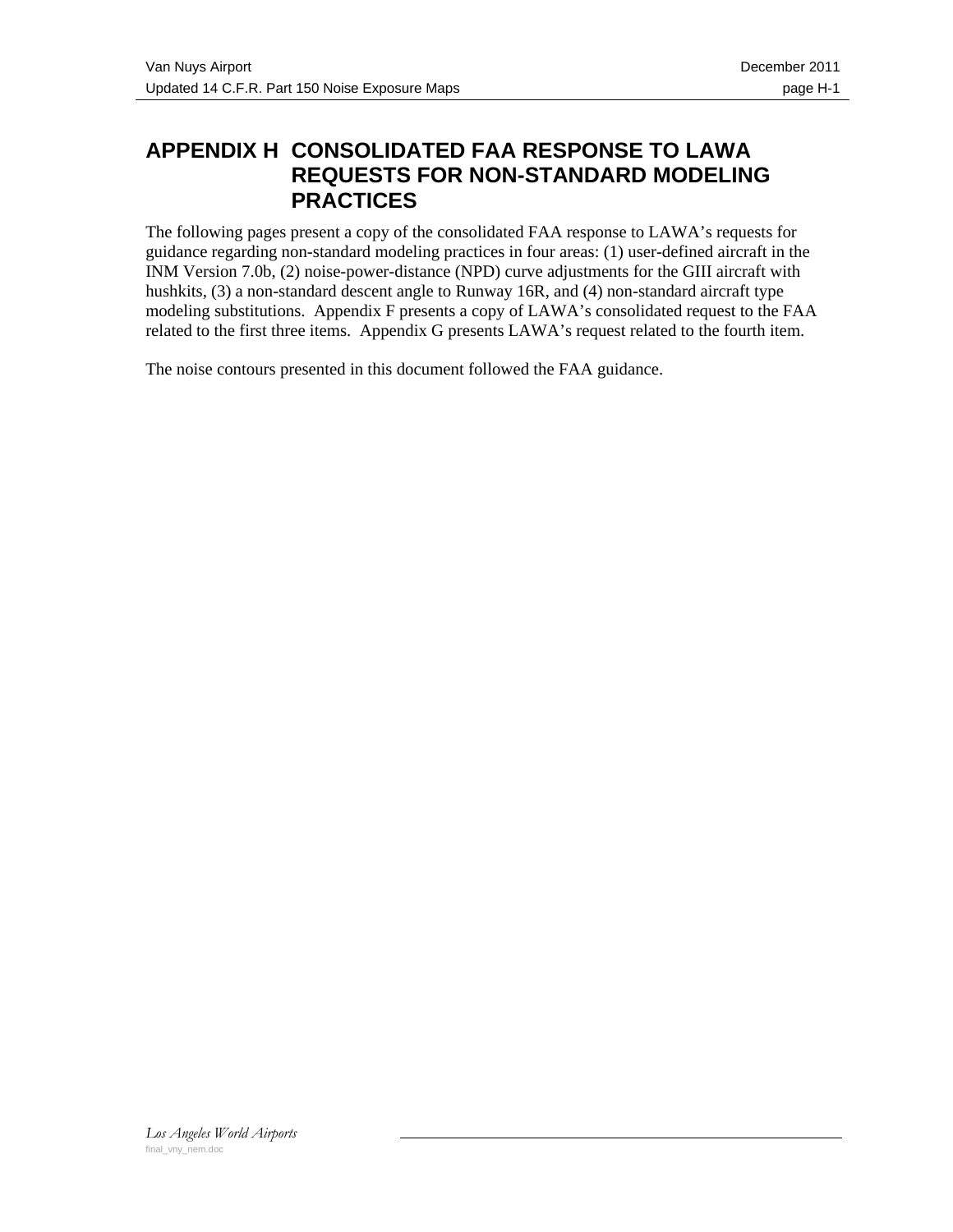This page intentionally left blank.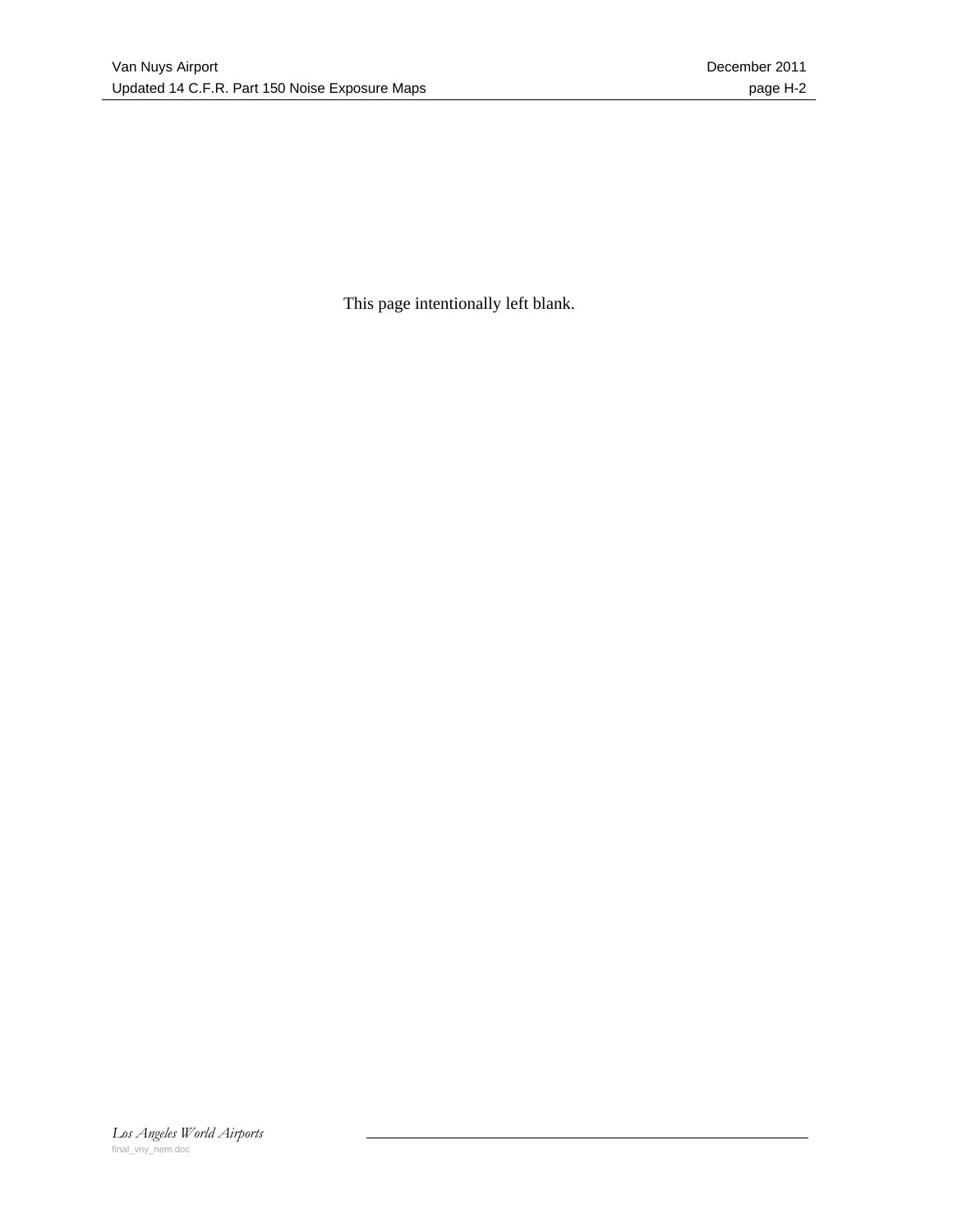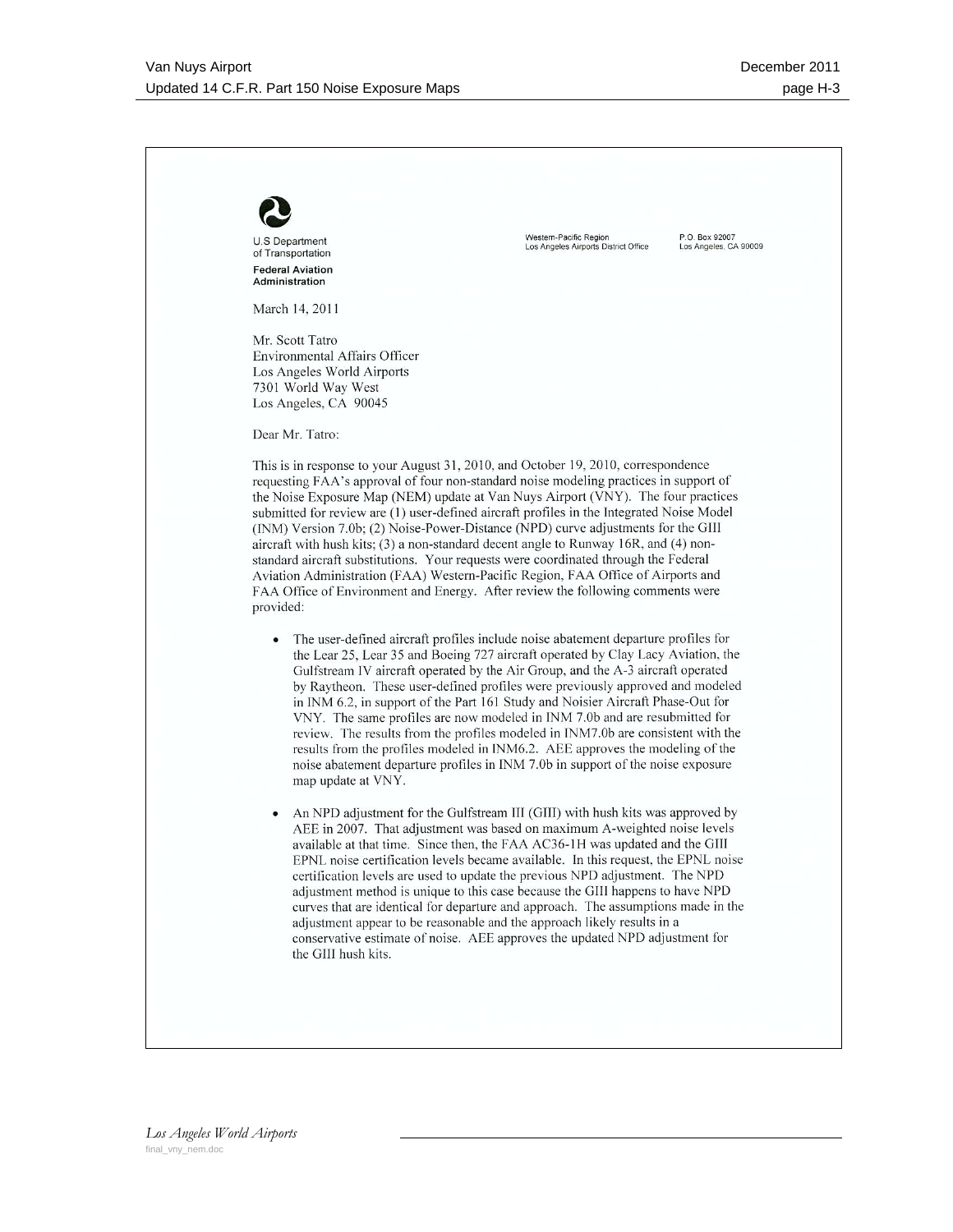- The request also seeks approval to change the glide slope angle for Runway 16R  $\bullet$ from the 3-degree (INM standard) to 3.9-degrees as specified for both visual and ILS approaches. The corresponding noise modeling followed standard practice in INM and the results appear reasonable. AEE approves the use of 3.9 degree glide slope in noise modeling for VNY NEM updates.
- Below are AEE's responses to the proposed INM aircraft substitution requests:  $\bullet$

| #              | Aircraft<br>Code | <b>Represented Aircraft Models</b>        | <b>Proposed INM</b><br><b>Substitution</b> | <b>AEE Recommendation</b>                    |
|----------------|------------------|-------------------------------------------|--------------------------------------------|----------------------------------------------|
| 1              | C56X             | Cessna 560XL Citation Excel               | CNA55B                                     | Concur                                       |
| 2              | <b>GALX</b>      | 1126 GALAXY-GULFSTREAM 200                | <b>CL601</b>                               | <b>CL-600 WITH ALF-502</b><br><b>ENGINES</b> |
| 3              | <b>GLEX</b>      | Bombardier Global Express BD-700          | GV                                         | Concur                                       |
|                |                  | Ravtheon Hawker Bae HS 125-               |                                            |                                              |
| $\overline{4}$ | <b>H25C</b>      | 1000                                      | LEAR35                                     | Concur                                       |
| 5              | L39              | Aero L-39 Albatros                        | $T-38A$                                    | Concur                                       |
| 6              | PRM1             | Premier 1-390                             | <b>CNA500</b>                              | Concur                                       |
| $\overline{7}$ | AC68             | AC6L Aero Commander 680                   | BEC58P                                     | Concur                                       |
| 8              | <b>B25</b>       | North American B-25 Mitchell              | DC <sub>3</sub>                            | Concur                                       |
| 9              | <b>B26</b>       | Boeing (Douglas) B-26<br>Marauder/Invader | DC <sub>3</sub>                            | Concur                                       |
| 10             | C46              | Curtiss C-46 Commando                     | DC <sub>3</sub>                            | Concur                                       |
| 11             | C82              | <b>FAIRCHILD C-82 JET PACKET</b>          | DC3                                        | C119L                                        |
| 12             | U16              | Grumman HU-16 Albatross                   | DC <sub>3</sub>                            | Concur                                       |
| 13             | C411             | Cessna 411                                | BEC58P                                     | Concur                                       |
| 14             | <b>CE25</b>      | Hydroplane Che-25                         | BEC58P                                     | Concur                                       |
| 15             | P68              | Partenavia P.68                           | BEC58P                                     | Concur                                       |
| 16             | <b>TCOU</b>      | Helio H-580 Twin Courier                  | BEC58P                                     | Concur                                       |
| 17             | <b>B350</b>      | Beechcraft King Air 350                   | DHC6                                       | Concur                                       |
| 18             | C10T             | Cessna P210 (turbine)                     | <b>CNA208</b>                              | Concur                                       |
| 19             | C <sub>2</sub>   | Grumman Greyhound                         | <b>HS748A</b>                              | Concur                                       |
| 20             | <b>CVLT</b>      | Convair 580                               | <b>CVR580</b>                              | Concur                                       |
| 21             | <b>P46T</b>      | Piper Malibu Meridian                     | SD330                                      | Concur                                       |
| 22             | <b>P68T</b>      | Partenavia P.68 (turbine)                 | <b>CNA441</b>                              | Concur                                       |
| 23             | P180             | Piaggio P-180 Avanti                      | DHC6                                       | Concur                                       |
| 24             | <b>PC12</b>      | PILATUS PC-12 EAGLE                       | 1900D                                      | <b>CNA208</b>                                |
| 25             | TBM7             | SOCATA TBM-700                            | 1900D                                      | <b>CNA208</b>                                |
| 26             | <b>BK117C</b>    | Eurocopter BK117C.1C                      | <b>B222</b>                                | Concur                                       |
| 27             | B412             | Bell 412/412EP                            | <b>BO105</b>                               | Concur                                       |
| 28             | <b>EC20</b>      | Eurocopter EC120 Colibri                  | <b>SA341G</b>                              | Concur                                       |
| 29             | <b>EXPL</b>      | MD 900 Explorer                           | EC130                                      | Concur                                       |
| 30             | B47G/H           | Bell 47-G/H                               | <b>R44</b>                                 | Concur                                       |
| 31             | B430             | <b>Bell 430</b>                           | S76                                        | Concur                                       |
| 32             | <b>S58T</b>      | Sikorsky S-58                             | S76                                        | Concur                                       |

2) AEE recommends the use of INM type CL600 ALF-502 engines to ٠ represent the IAI 1126 Galaxy/Gulfstream G200 aircraft within the noise modeling. The CL601 with CF34 engines would likely underestimate the noise because the flyover noise certification level (79.9dB) cited from the FAA's AC 36-1H is for full power takeoff, not for power cutback.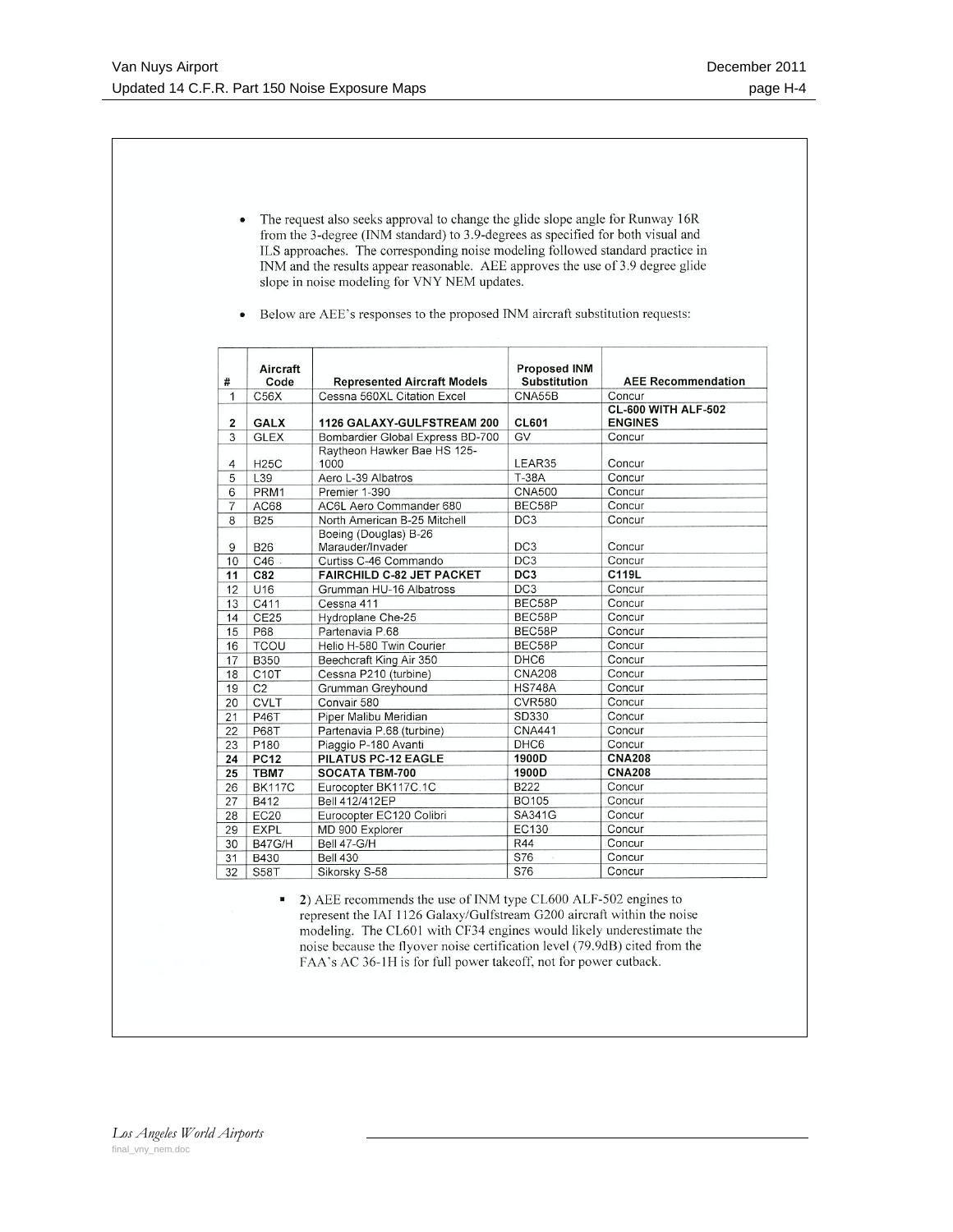Instead, CL-600 with ALF-502 engines should provide a better match. CL-600's maximum takeoff weight matches that of G200 well. In addition, CL-600's flyover and approach noise levels match that of the G200 well. AEE further conducted INM noise contour comparison between CL600 and CL601 and confirmed that CL600 would generate larger noise contours in general. 11) AEE recommends the use of INM military type C119L to represent the Fairchild C-82 Jet Packet within the noise modeling. The C119L is a slightly larger military variant of the C-82 that AEE believes will more accurately represent the C-82 instead of the DC3. 24) AEE recommends the use of INM type CNA208 to represent the Pilatus PC-12 Eagle within the noise modeling. The CNA208 is also a single engine turboprop aircraft similar in size to the PC-12. The use of a single engine, fuselage mounted, turboprop aircraft that is similar in weight to the PC-12 will provide a more realistic representation of the PC-12 instead of a twin engine turboprop with wing mounted engines. 25) AEE recommends the use of INM type CNA208 to represent the Socata TBM-700 within the noise modeling. The CNA208 is also a single engine turboprop aircraft similar in size to the Socata TBM-700. The use of a single engine, fuselage mounted, turboprop aircraft that is similar in weight to the Socata TBM-700 will provide a more realistic representation of the Socata TBM-700 instead of a twin engine turboprop with wing mounted engines. Please understand that the approvals listed above are limited to this particular Part 150 Noise Exposure Map update for Van Nuys Airport (VNY). Any additional projects or non standard INM input at VNY or any other site will require separate approval If you have questions concerning this matter, please feel free to contact me at victor.globa@faa.gov or 310/725-3637. Sincerely, Victor Globa **Environmental Protection Specialist**